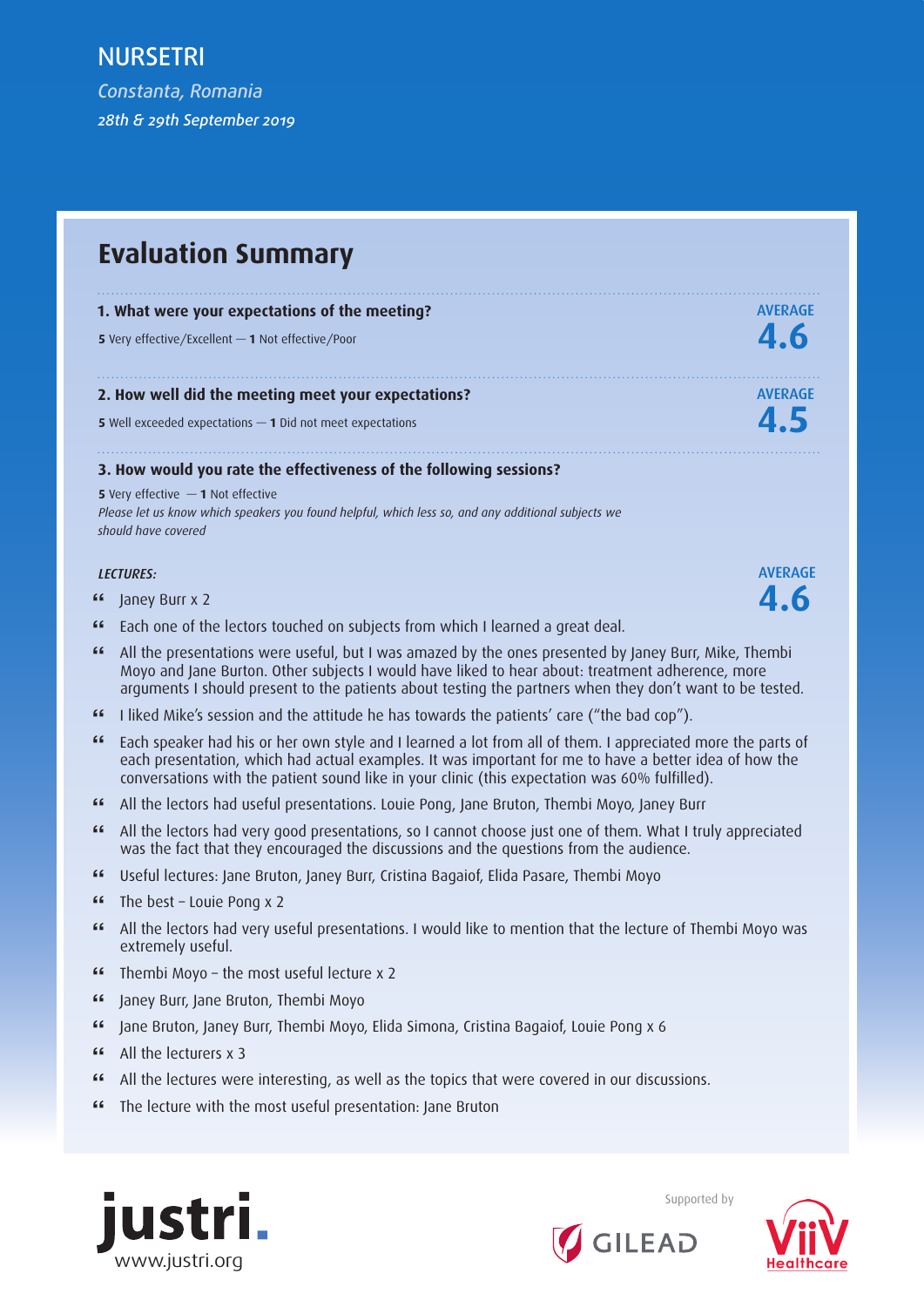*Constanta, Romania 28th & 29th September 2019*

- **"** Mike Youle THE BEST! All of them had very good presentations.
- **"** Louie Pong & Janey Burr
- **"** The most useful lecture: "MSM, HIV and STDs" by Louie Pong and Janey Burr.
- **"** Jane Bruton & Thembi Mayo
- **"** Louie Pong, Janey Burr, Jane Bruton, Thembi Moyo
- **"** The most useful lecture Mike Youle

#### *WORKSHOPS:* AVERAGE

- **"** Elida Simona **4.8**
- **"** Jane Bruton the empathy she has towards the HIV + patients and the way she explained about how their needs should be addressed touched me.
- **"** The lector with the most useful presentation: Jane Bruton<br>"
- **"** Louie Pong x 3
- **"** Jane Bruton, Janey Burr, Thembi Moyo
- **"** All the lectors had useful presentations x 9
- **"** Jane Bruton, Janey Burr, Louie Pong, Thembi Moyo x 2
- **"** I appreciated and admired Jane's empathetic approach to the HIV+ patient. She reminded me that, despite the firmness that is sometimes necessary, we should not forget to be understanding, respectful, and create a long-term partnership with our patients.
- **"** Janey Burr x 2
- **"** Janey Burr, Jane Bruton, Elida Simona, Cristina Bagaiof, Louie Pong
- **"** Jane Bruton
- **"** Useful: Janey Burr MSM and STIs
- **"** Louie Pong & Janey Burr
- **"** I would have liked a more detailed approach of the "DOs and DON'Ts" in a discussion with the patient about sexual behaviour, because in Romania this topic is kind of taboo. I liked the teamwork.





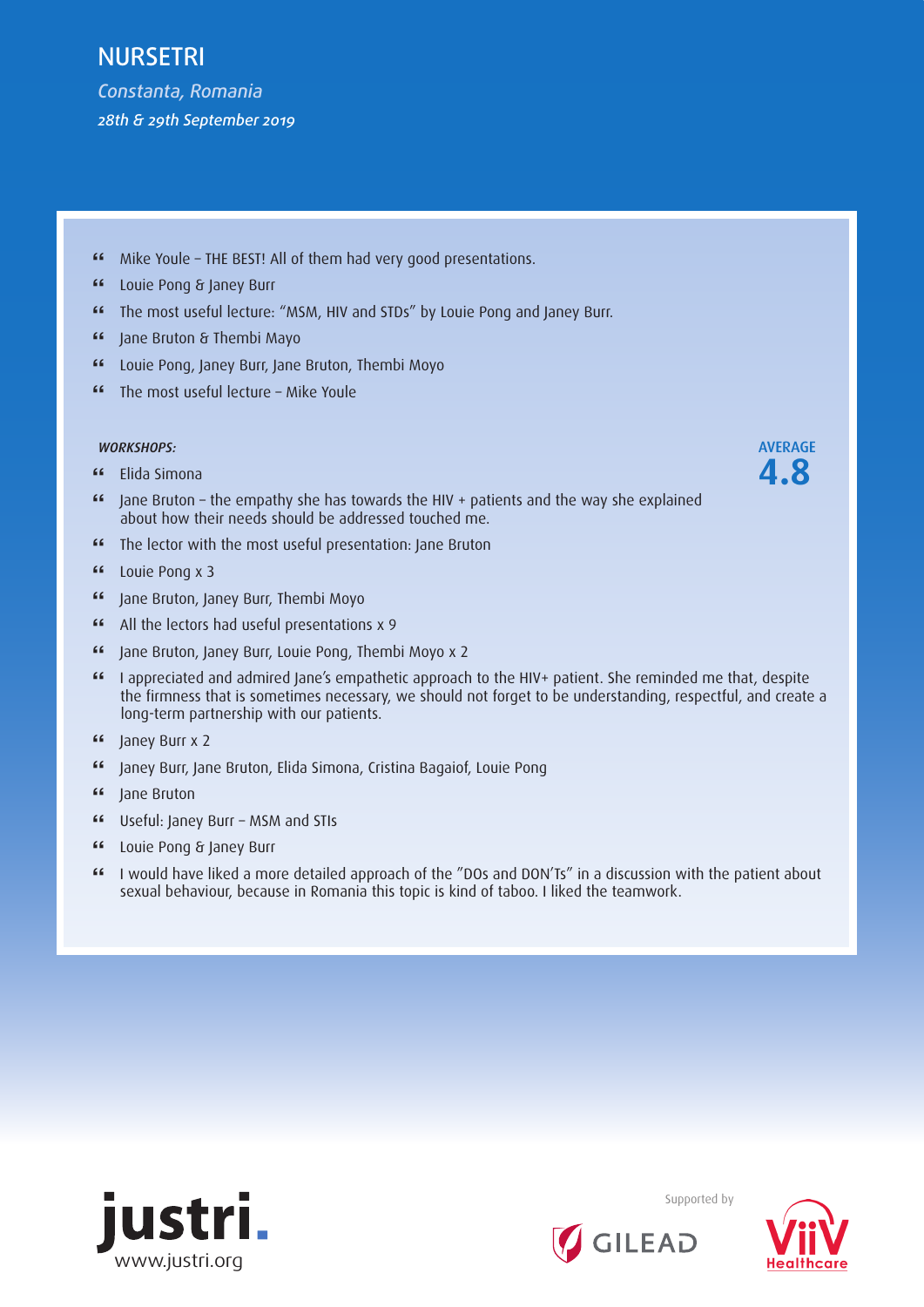*Constanta, Romania 28th & 29th September 2019*

#### *CASE PRESENTATIONS:* AVERAGE

- **"** Janey Burr and Louie Pong x 2 **4.8**
- **"** Janey Burr, Elida Simona, Louie Pong x 3
- **"** Louie Pong
- **"** The lector with the most useful presentation: Louie Pong, Janey Burr, Elida Simona, Thembi Moyo
- **"** Thembi Moyo, Elida Simona, Louie Pong
- **"** Janey Burr interactive session, Louie Pong impressive personal experience, Jane Burton significant information about managing the patient
- **"** I enjoyed the case studies and I wished we had at least one for each presentation. I liked Louie's workshop on STIs and the personal experiences he presented.
- **"** Janey Burr and Louie Pong had very interesting and interactive case presentations.
- **"** All were useful. Jane Bruton, Thembi Moyo, Louie Pong, Janey Burr x 4
- **"** Efficient and easy to assimilate. Jane Bruton, Thembi Moyo, Louie Pong, Janey Burr
- **"** I liked the teamwork.
- **"** The best Louie Pong x 3
- **"** Janey Burr, Elida Simona, Louie Pong
- **"** Post-exposure, how to communicate with the HIV + and non-adherent patient, drug abuse
- **"** Jane Bruton
- **"** The most useful lecture Cristina Bagaiof, Elida Pasare
- **"** Janey Burr

#### **4. How will this meeting help you in your day-to-day work? (comments only)**

- **"** I am currently working in the ER and I daily meet patient HIV infected. Now I can meet these patients and inform them about the quality of life of a HIV + patient and show them that it is possible to lead a normal life.
- **"** I have worked for several years with a GP and after that at the admitting department in the ER of the hospital. We daily see new and chronic cases of patients' HIV infected, so the new information I received here will help me manage those cases.
- **"** I will keep in mind the new things I learned at this meeting for my daily professional activity and I will try to apply them.
- **"** First of all, this meeting will help me in better managing the communication with the patient, and the information I received here will prove useful in my work with both HIV infected patients and patients with opportunistic infections, and I hope that I will be able to talk to them about PREP in the future.
- **"** I understood with the help of the presentations and of the specific explanations that I have to fight AIDS and not people with HIV; we need to understand their needs from a psychological perspective and communicate more often with the nurses.





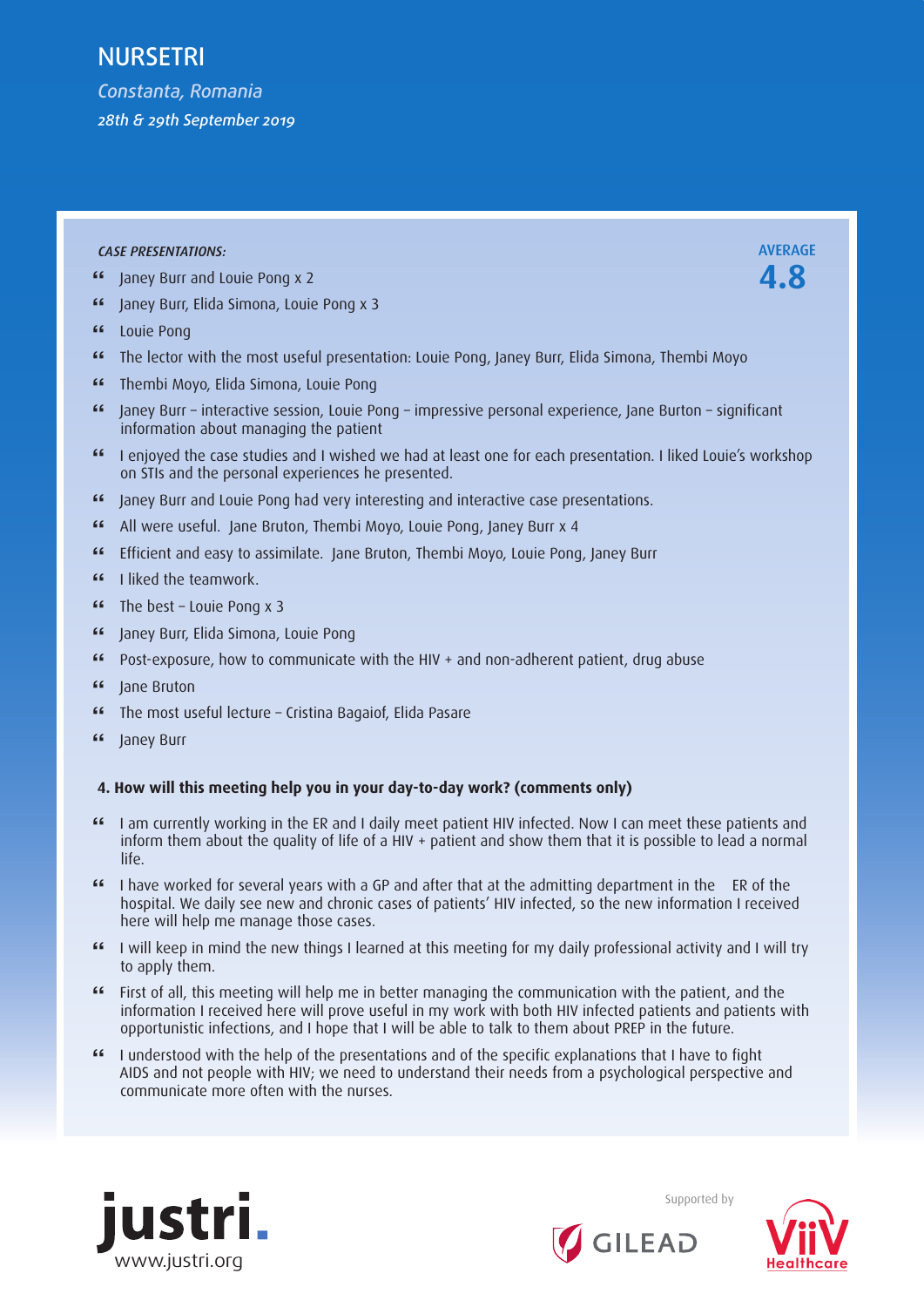- **"** I consider I have changed my attitude a little and I should put more emphasis on aspects such as U=U.
- **"** I understood that we should investigate the sexual history of the patient by asking the right questions and then send the patient to the right doctor.
- **"** I am glad to say that my professional activity at the patient's bed follows the same pattern as yours.
- **"** The meeting improved my knowledge about HIV and STIs.<br>"<br>**"** I will try to follow your example in my daily professional a
- **"** I will try to follow your example in my daily professional activity.
- **"** The information I have received from you will help me improve my professional activity efficiently and qualitatively.
- **"** Quite a lot. An excellent professional experience.
- **"** I received new information, which will allow me to develop professionally and will determine me to perform a high quality medical service.
- **"** New methods of approaching the patient<br>"
- **"** I am more determined to approach in detail the subject of sexual behaviour with the patients that come to our testing program.
- **"** To better understand the HIV + patient, to help him or her with all that is required by the law, to better guide him so that he would better manage the situation.
- **"** I have worked for 10 years in the HIV Adult Department and now I am working in the ICU where we also have patients which are HIV+.
- **"** I work as a nurse in the HIV Adult Compartment, I am 24/24 hours at the patient's bed and we deal with HIV patients with other associated acute illnesses.
- **"** Any extra piece of information matters to my professional development; some things were already familiar to me but were better structured in your presentations and clarified. The conclusions are the ones that will define my professional formation.
- **"** I will use this information in my daily professional activity in counselling my patients.
- **"** I found out new information and I brushed up on my old set of information about this subject. The discussions were stimulating and will be of great help to my professional activity.
- **"** This meeting will help me know how to ask the patient many more questions than what the usual questionnaire entails and encourage him or her to talk freely about his or her private problems.
- **"** This meeting will help me identify the diagnosis more easily and make a medical decision more quickly.<br>"This meeting offered me the opportunity of finding out how the professional care system looks like in you
- **"** This meeting offered me the opportunity of finding out how the professional care system looks like in your country.
- **"** The things I have learned here will help me gain a greater trust from my patients.<br> **"** Lakeady use the methods you presented in my work with the patients. Lwish that
- **"** I already use the methods you presented in my work with the patients. I wish that PREP would be a possibility for our patients as pertained by a national guide or a law.
- **"** I think that this meeting will help me in my daily professional activity, because I have learned a lot of tricks regarding how to better communicate with the patient.



Supported by

**GILEAD** 

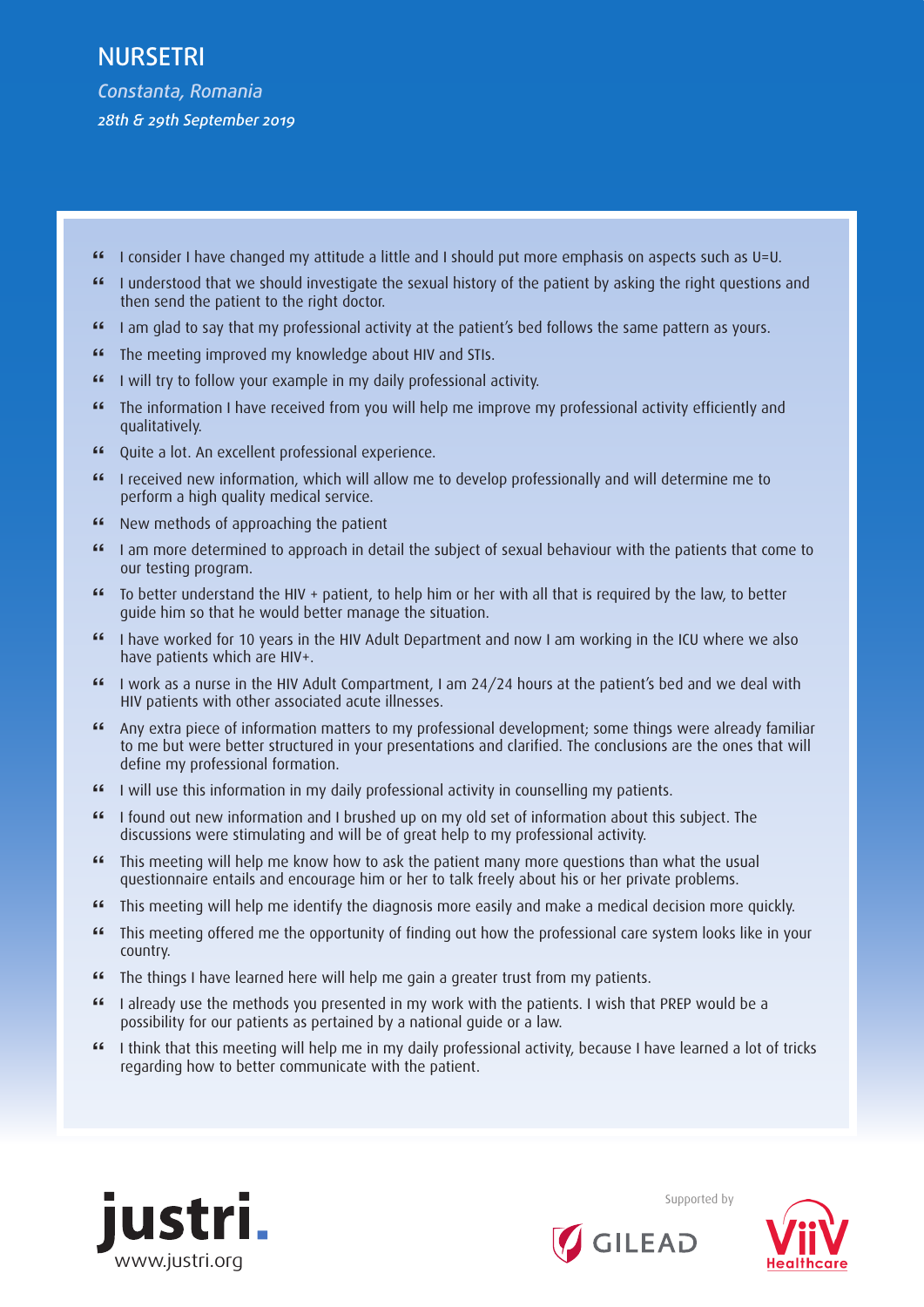*Constanta, Romania 28th & 29th September 2019*

### **5. What is your overall assessment of the meeting? AVERAGE**

**<sup>5</sup>**Very effective/Excellent *—* **1** Not effective/Poor **4.8**

- **"** This meeting expanded my knowledge on this subject and helped me consolidate some prior knowledge I had about HIV.
- **"** This meeting helped me expand my knowledge regarding the way to approach the HIV infected patient, the newly diagnosed cases or the ones about to be diagnosed.
- **"** Thank you for the information and the suggestions you shared with us!
- **"** Significant information based on real cases. Great attitude.
- **"** I think you have covered most of the issues concerning HIV+ patients and how we can better help them.
- **"** Excellent x 3<br>**"** I am new in
- **"** I am new in this field so I appreciated the information, too. But, most of all, I liked that the meeting was practical and interactive.
- **"** Very constructive, interesting, welcome
- **"** This meeting helps me expand my knowledge about how to approach the HIV+ patient.<br>"This was a meeting in which I took part with great pleasure, as it was organized by Dr. C
- **"** This was a meeting in which I took part with great pleasure, as it was organized by Dr. Cernat for the nurses. I don't know of many such meetings, organized especially for nurses!
- **"** A small part of the presentations was new for me.
- **"** The highest grade possible